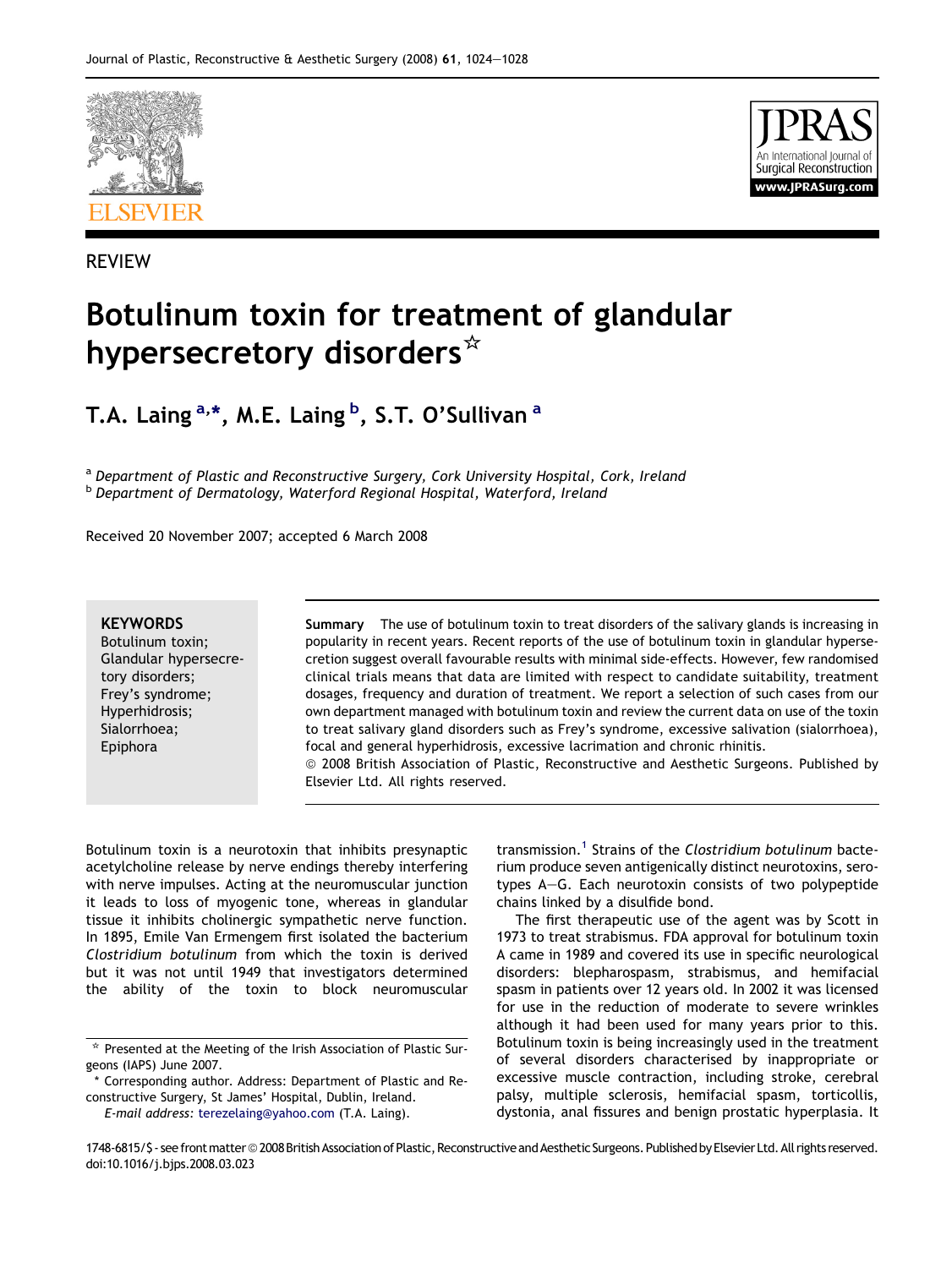has also become an important agent in the management of a number of opthalmological disorders including paralytic strabismus, esotropia or exotropia. $<sup>2</sup>$  $<sup>2</sup>$  $<sup>2</sup>$ </sup>

The ability of botulinum toxins to inhibit parasympathetic and sympathetic cholinergic transmission prompted further investigations into their use in related conditions. A number of autonomic disorders resulting in glandular hypersecretion, such as excessive axillary and palmar hyperhidrosis, sialorrhoea and gustatory sweating, respond well to botulinum toxin injections. The response in some cases seems to be much longer lasting than when used as a muscle paralysing agent.<sup>[3](#page-4-0)</sup> Such positive reports have fuelled interest in the broader application of botulinum toxin to include management of chronic rhinitis, hyperlacrimation and rar[e](#page-4-0) cases of focal hyperhidrosis.<sup>3-[5](#page-4-0)</sup> We review the use of botulinum toxin in disorders of glandular hypersecretion and report the cases of six patients treated in our department. We include a case of the successful treatment of a patient with chronic parotitis, an application of botulinum toxin that is rarely reported.

## Hyperhidrosis

Hyperhidrosis is defined as excessive and unphysiological sweating caused by overactivity of the eccrine sweat glands of the skin. It has been reported to affect 2.8% of the population with a typical childhood onset. It may be generalised or focal, commonly affecting the axillae, palms and soles. The majority of patients with hyperhidrosis have morphologically normal sweat glands but which respond abnormally to stimulation of the hypothalamic sweat centres. Hyperhidrosis significantly impacts on patients lives, socially and psychologically. The condition may be primary (idiopathic) or secondary to a number of medical conditions or pharmacological agents and attempts should be made to identify reversible conditions prior to treatment. Several different agents have been used with variable success in the management of hyperhidrosis. Systemic medications, including beta blockers and anticholinergic agents, have limited efficacy and substantial side-effects, including orthostatic hypotension, dry mouth and blurred vision.<sup>[6](#page-4-0)</sup> Recently, botulinum toxin has been used with good results. Heckmann studied 145 patients with axillary hyperhidrosis unresponsive to traditional topical therapies. Botulinum toxin injections resulted in significant reduction in mean sweat production which persisted to 24 weeks after the injection.<sup>[7](#page-4-0)</sup> In subsequent investigations low (100 iu) and high (200 iu) dosage regimens have proven to have similar efficacy.<sup>[8](#page-4-0)</sup> One study demonstrated both objective and subjective improve-ments in sweating with improved quality of life scores.<sup>[9](#page-4-0)</sup> A significant reduction in axillary sweating when the toxin was applied in a topical formulation has also been observed.[10](#page-4-0) Further studies have indicated comparable efficacy and safety using two of the most popular commercial agents.[11](#page-4-0) It appears from these reports that botulinum toxin is an efficacious treatment for axillary and palmar hyperhidrosis. Most studies determine it to be a safe treatment. However occasional adverse sideeffects have been reported, most commonly pain associated with palmar injections, which may limit its use.  $9,12$ 

# Frey's syndrome

Frey's syndrome is an uncommon disorder that arises from injury to or surgery near the parotid gland, damaging the secretory parasympathetic fibres of the facial nerve. It is believed that after injury these fibres regenerate and miscommunication occurs between them and the severed postganglionic sympathetic fibres that supply the cutaneous sweat glands and blood vessels. This aberrant connection results in subjective gustatory sweating and facial flushing which appear with mastication. Duphenix has been credited with originally describing gustatory sweating in 1757. However it was Lucja Frey, a Polish neurologist, who defined the underlying pathophysiological mechanism when she observed the phenomenon in a soldier with a gunshot injury to his parotid gland.<sup>[13](#page-4-0)</sup> Frey's syndrome as a complication post parotidectomy has been reported to be between 4% for benign disorders and 20% in surgery for malignant disease. It is believed that objective gustatory sweating as proven by Minor's starch-iodine test occurs in a much larger percentage of patients but only a small num-ber consider it troublesome.<sup>[14](#page-4-0)</sup> Over the years a range of treatments have been tested including topical anticholinergics such as scopolamine or hyperhidrotics. A variety of surgical procedures have also been described: resection of the auriculotemporal nerve, excision of the affected area of skin, interpositional dermal grafts and radiotherapy.<sup>[15](#page-4-0)-[18](#page-4-0)</sup> Intradermal injection of botulinum toxin is now considered the treatment of choice for this condition. A good number of clinical studies have reported significant responses to first and subsequent treatments.<sup>[19](#page-4-0)–[22](#page-4-0)</sup> All studies reported that treatment was well tolerated with no side-effects. One prospective study demonstrated increased effectiveness with a higher concentration of botulinum toxin A over a lower concentration (20 MU/ml versus 10 MU/ml).<sup>21</sup> Taylor et al. demonstrated no significant differences in treatment outcome in relation to gender, operative procedure or postoperative radiation. $22$  One investigator reported it to have no effect on facial flushing while another reported flushing to regress post treatment.<sup>[21,23](#page-4-0)</sup>

#### Sialorrhoea

Sialorrhoea, or excessive salivary secretion, can be a significant problem for patients with a range of neurological disorders such as cerebral palsy, multiple sclerosis or postcerebrovascular event. Incompetent control of oral, facial or neck musculature leads to pooling and spilling of salivary secretions and may cause maceration of the skin, infection and increased risk of aspiration. Drooling is a stigmatising problem which impedes social integration, negatively impacts self esteem and increases the burden on the caregiver. The majority of salivary secretions are contributed by the parotid and submandibular glands which provide  $80-90%$ in equal proportions. Similar to the eccrine gland, salivary secretion is under sympathetic and parasympathetic innervation. Treatment of excessive salivation often begins with conservative measurements (i.e. postural changes, biofeedback exercises) with progression to medications. The usefulness of anticholinergic drugs, as with hyperhidrosis, is often limited by adverse side effects or toxicity. On occasions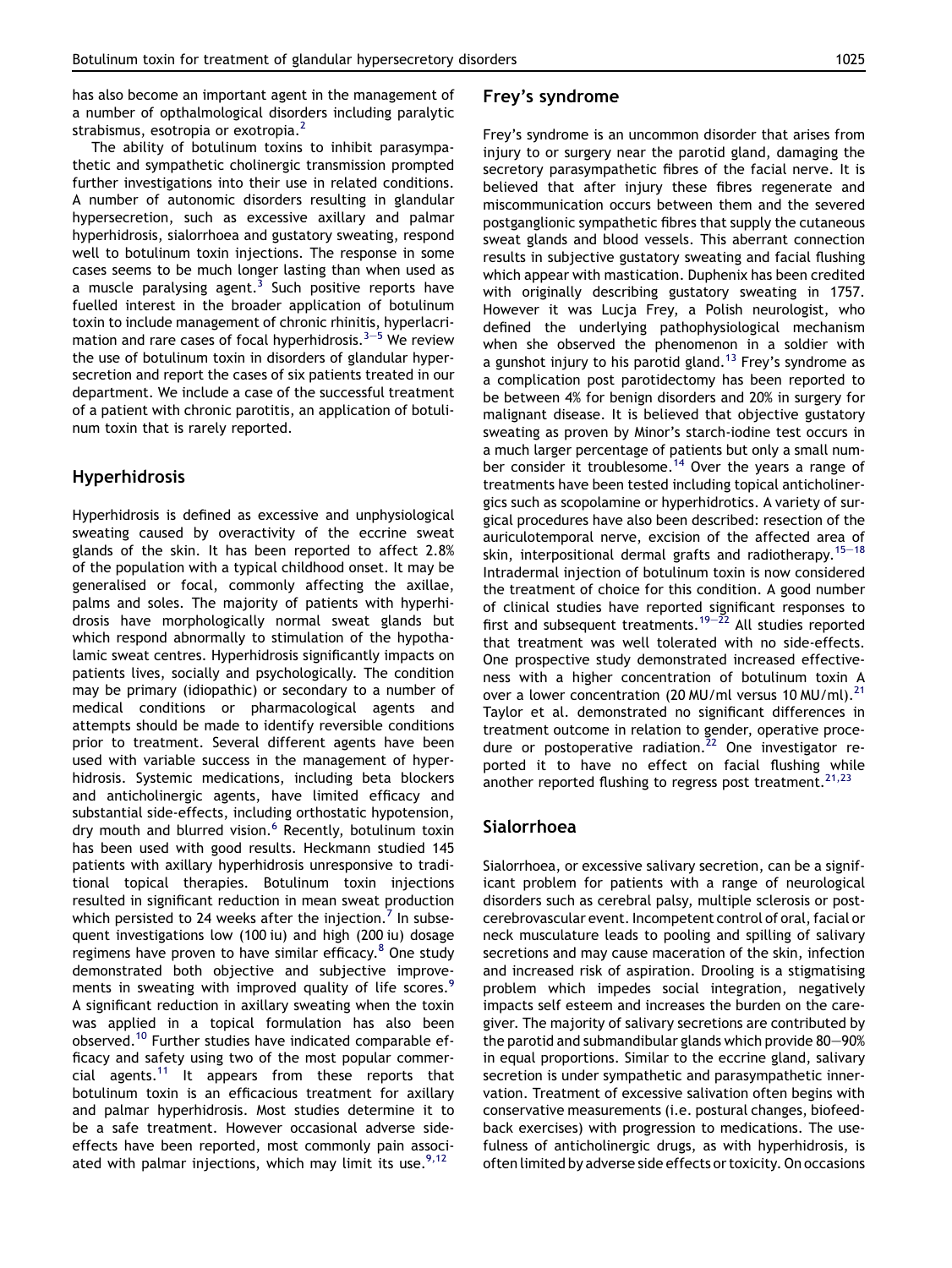when hypersialorrhoea is intractable, the more drastic treatment of radiation or surgery to the salivary glands is undertaken. The use of intraglandular injection of botulinum toxin in this setting has been reported by a number of investigators. The majority cite significant reductions in drooling.<sup>[24](#page-4-0)–[26](#page-4-0)</sup> O'Flaherty et al. also demonstrated a considerable improvement in quality of life assessment scores in a study involving children with cerebral palsy.<sup>[24](#page-4-0)</sup> Studies evaluating botulinum toxins in management of drooling associated with Parkinsonism have also reported significant improvements with no worsening of dysphagia in treated patients.[25](#page-4-0) Similar results were shown in a study including patients with motor neuron disease.<sup>[26](#page-4-0)</sup> Overall results are positive with very few reported side-effects in any study.

# Epiphora

Epiphora, or watery eyes, is caused by either overproduction of tears or inadequate drainage of the lacrimal system. Gustatory epiphora, also known as crocodile tears, is a syndrome associated with excessive tear production occurring on eating or smelling food. This typically follows Bell's palsy or a cerebrovascular event, involving the proximal facial nerve or its nucleus. Treatment ultimately depends on identification and targeting of the underlying cause. A small number of case studies have reported beneficial effects of intraglandular injection of botulinum toxin (confirmed by Shirmer test differences).  $4,27,28$  Reported side effects included mild ptosis and diplopia which resolved spontaneously. Once again, the long-term efficacy, side-effects and ideal dosage regimens have yet to be determined. However botulinum toxin has been suggested as a promising treatment for those with resistant cases of excessive tearing or irreparable damage to the lacrimal drainage system.

## Rhinorrhoea

Nasal hypersecretion generally occurs in association with allergic or infective rhinitis or may be primary (vasomotor rhinitis). Allergic rhinitis commonly responds to avoidance of the offending irritant, with/without decongestants and antihistamines. Infective rhinitis is typically viral but may trigger a superimposed bacterial infection. Treatment is generally symptomatic with addition of appropriate antibiotics in cases of secondary bacterial infection. Vasomotor rhinitis is a chronic condition characterised by intermittent vascular engorgement of the nasal mucous membrane leading to watery rhinorrhoea and sneezing. Aetiology is uncertain, and no allergy can be identified. Treatment traditionally involves trial and error and is not always satisfactory. Both animal and human studies $29-31$  $29-31$  $29-31$  have reported a demonstrable benefit to botulinum toxin injections into the lower and middle nasal turbinates. The less invasive local application of toxin-soaked sponges has also proven successful.<sup>[32,33](#page-4-0)</sup>

# Sialadenitis

Inflammation of a salivary gland may be acute or chronic and most commonly involves the parotid. Causes range from simple infection to autoimmune disorders. Acute sialadenitis is usually secondary to infection, the most common organisms being Staphylococcus aureus or E. coli. The chronic form of the condition is associated with pathologies linked to decreased salivary flow (calculi, salivary stasis), with superimposed infection. Management approaches range from conservative measures (maintenance of hydration, oral hygiene, antibiotics), to more invasive surgical methods (injection of methyl violet  $$ a sclerosing agent, ductoplasty, ductal ligation, tympanic neurectomy). Rarely, due to its associated morbidity, parotidectomy is undertaken. There are very few reports of botulinum toxin use in these disorders. Ellies et al. reported the successful reduction of salivary flow in patients with chronic sialadenitis with minimal side effects. The average duration of effect was 3 months.<sup>[34](#page-4-0)</sup>

## Case 1

An 80-year-old male had a wide excision of a malignant melanoma excised from his left preauricular area to include a superficial portion of the left parotid. The defect was reconstructed with a split-skin graft. His wounds healed well but he developed gustatory sweating in the region of the graft. Intradermal injection of 200 U (1 ml) of Dysport<sup>®</sup> (botulinum toxin A) was administered to the affected area using a sterile 25 gauge needle  $(0.1 \text{ ml/cm}^2)$ . The patient reported an excellent response to the first treatment within 1 week and subsequent treatments were repeated at 6-monthly intervals.

## Case 2

A similar case involved a 71-year-old male who had wide local excision and superficial parotidectomy for a melanoma involving his left ear with local nodal metastasis. Two years after his surgery he began to experience gustatory sweating on his left cheek. The area was injected intradermally with Dysport<sup>®</sup> (200 U) to which he responded well and two further treatments were administered at 4-monthly intervals.

# Case 3

A 16-year-old male experienced extensive sweating localised to an area over his left shoulder. This had been present since childhood and was exacerbated by exercise. He was initially treated with topical aluminium chloride hydrohexate therapy with limited effect and subsequently with botulinum toxin injections. Botox® (100 U; 4 ml) of (botulinum toxin type A) was injected intradermally to an area measuring 20 cm<sup>2</sup> (0.2 ml/cm<sup>2</sup>) using a 25 gauge needle. He had a very impressive response to the initial injections within 3 days and required just one further treatment. Minor's iodine-starch test was performed prior to injection to delineate the affected area ([Figure 1](#page-3-0)).

#### Case 4

A male infant with severe hypoxic ischaemic encephalopathy suffered profound generalised hypotonia, seizures and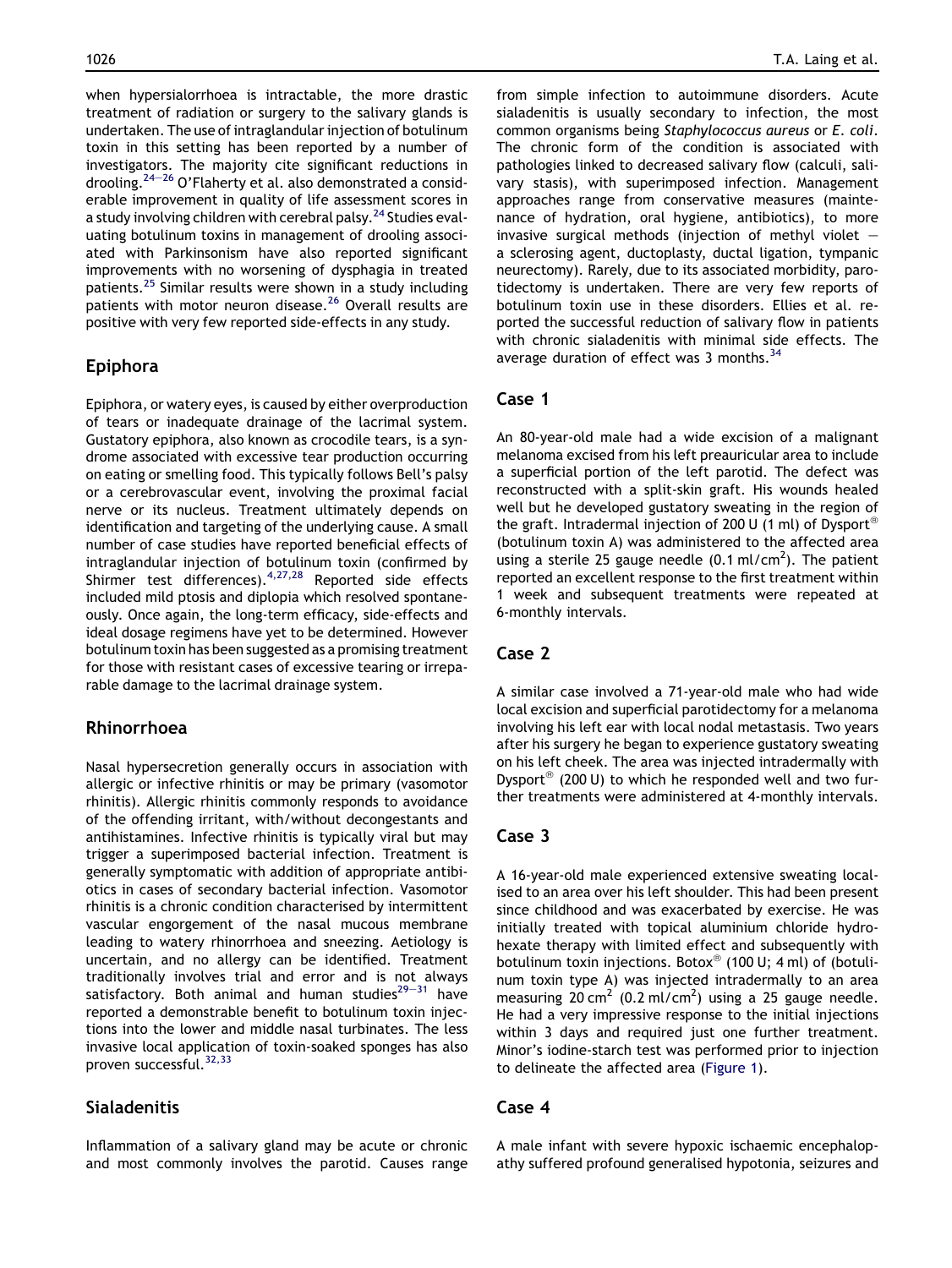<span id="page-3-0"></span>

Figure 1 Minor's starch-iodine test in a 15-year-old male with excessive hyperhidrosis of his left shoulder area. Figure 2 CT of parotid glands demonstrated prominent duc-

persistant drooling. At 12 months he developed difficulty maintaining his airway secondary to excessive oral secretions manifesting in intermittent cyanotic episodes which were extremely distressing for both himself and his parents. He was treated with a hyoscine patch. His seizure activity worsened and increases in phenobarbitone led to a further increase in oral secretions. Intraglandular injection of 400 U Dysport $^{\circledast}$  using a 23 gauge needle was attempted at this stage and this reduced secretions slightly over subsequent weeks. He had further reduction of secretions with glycopyrolate therapy.

#### Case 5

A 49-year-old male post total laryngectomy presented with excessive oral secretions and recurrent leaking of a speaking valve. His symptoms were due to a tight pharyngooesophageal segment. Under fluoroscopic guidance 200 U Dysport<sup>®</sup> was injected directly into the tight segment using a 22 gauge spinal needle. A good result was obtained with immediate improvements in voice quality and management of secretions.

# Case 6

A 70-year-old female presented with intermittent right cheek swelling, pain and tenderness occurring intermittently over a 3 year period. Computerised tomography (CT) of sinuses demonstrated increased density of the right parotid gland with slight prominence of the ductal system which contained small calculi (Figure 2). A diagnosis of sialectasis was made and a course of antibiotics was prescribed. The condition persisted over the next 2 years despite numerous courses of antibiotics and antiinflammatories and the option of surgery was considered at one point. A trial of botulinum toxin injections was then undertaken. Dysport $^{\circ\circ}$  (200 U) was injected into the



tal system consistent with sialectasis.

right parotid gland using a sterile 23 gauge needle. A favourable response was noted within 1 week of the injections with resolution of pain and symptoms for 3 months. A further course of treatment was administered which completely relieved her symptoms.

In the above cases 500 U vials of Dysport<sup>®</sup> were reconstituted using 2.5 ml normal saline with minimal vial agitation. 100 U vials of Botox® were reconstituted with  $4$  ml normal saline. It is important to note that doses for Dysport<sup>®</sup> and Botox<sup>®</sup> are not interchangeable. Studies have shown that Dysport<sup>®</sup> dose equivalents to Botox<sup>®</sup> range from a 3:1 to 4:1 ratio.

# **Discussion**

The indications for the use of botulinum toxin are ever increasing to include a great variety of glandular secretory conditions. Despite the sparsity of randomised trials, the consensus is that it is generally a very effective treatment with minimal side-effects. However, studies are still necessary to determine optimum dosing and treatment schedules and to analyse long-term outcomes. Side-effects reported mainly relate to pain on injection. In the treatment of disorders of muscle contraction injection must be repeated at  $3-4$  monthly intervals often indefinitely. Because of this up to 10% of patients eventually develop antibodies to the toxin; this occurs more frequently in those who receive larger doses at more frequent intervals. This resistance is believed to result from the production of antibodies to the toxin over time. From the current reports this does not appear to be a problem in glandular disorders. It may be that its efficacy and ability to completely resolve many cases within three to four treatments preclude its use for periods long enough for antibodies to develop. However this could only be demonstrated by controlled trials.

The above cases illustrate some of the current uses of botulinum toxin. Its use in Frey's syndrome, hyperhidrosis